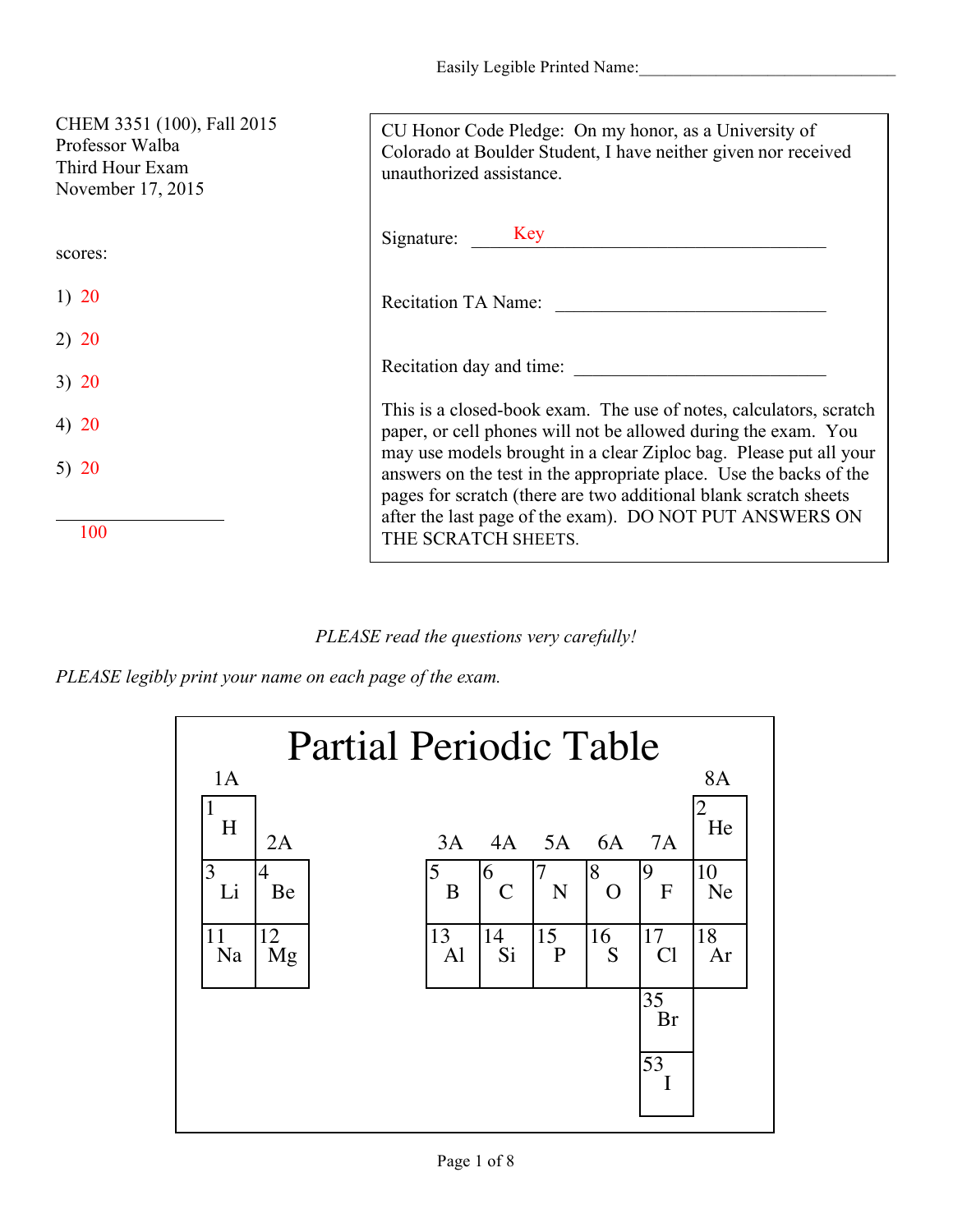1 (20 pts) For this question, your explanations must fit in the boxes indicated. The answers do not need to be complete sentences, and should be **short** phrases.

| $\Theta$<br>Circle the stronger base<br>in propanol solvent                                                                 | Intentionally left blank                      |
|-----------------------------------------------------------------------------------------------------------------------------|-----------------------------------------------|
| Explain why<br>Weak S-H bond<br>The thiolate is a weaker base $=$ the thiol<br>is a stronger acid, due to the weak S-H bond | Intentionally left blank                      |
| Θ                                                                                                                           | $\Theta$                                      |
| Circle the stronger nucloephile                                                                                             | ⊖                                             |
| in propanol solvent                                                                                                         | Circle the stronger nucloephile               |
| Explain why                                                                                                                 | in-propanol-solvent DMF solvent               |
| H-bonding to the alkoxide                                                                                                   | Explain why                                   |
| The alkoxide nucleophilicity is dramatically                                                                                | Stronger base is stonger nucleophile          |
| lowered by hydrogen bonding, making the                                                                                     | DMF is aprotic (no H-bond donor), so the      |
| thiolate the stronger nucleophile in propanol.                                                                              | stronger base is the stronger nucleophile.    |
| $H_3C_{\gamma}$ $\Theta$                                                                                                    | $H_3C$                                        |
| Θ                                                                                                                           | Circle the stronger base                      |
| Circle the stronger base                                                                                                    | in the gas phase                              |
| in propanol solvent                                                                                                         | Explain why                                   |
| Explain why                                                                                                                 | Better delocalizaton of charge makes the      |
| Steric inhibition of H-bonding                                                                                              | t-butoxide more stable                        |
| The methoxide is H-bonded, and the tert-                                                                                    | In the gas phase there is no H-bonding. The   |
| butoxide is less H-bonded (steric inhibition                                                                                | tert-butoxide is stabilized by delocalization |
| of solvation.) This lack of H-bonding                                                                                       | of negative charge onto the $CH3$ groups,     |
| destabilizes the tert-butoxide, and makes it                                                                                | making the tert-butoxide more stable, and     |
| a stronger base than methoxide.                                                                                             | the methoxide a stronger base.                |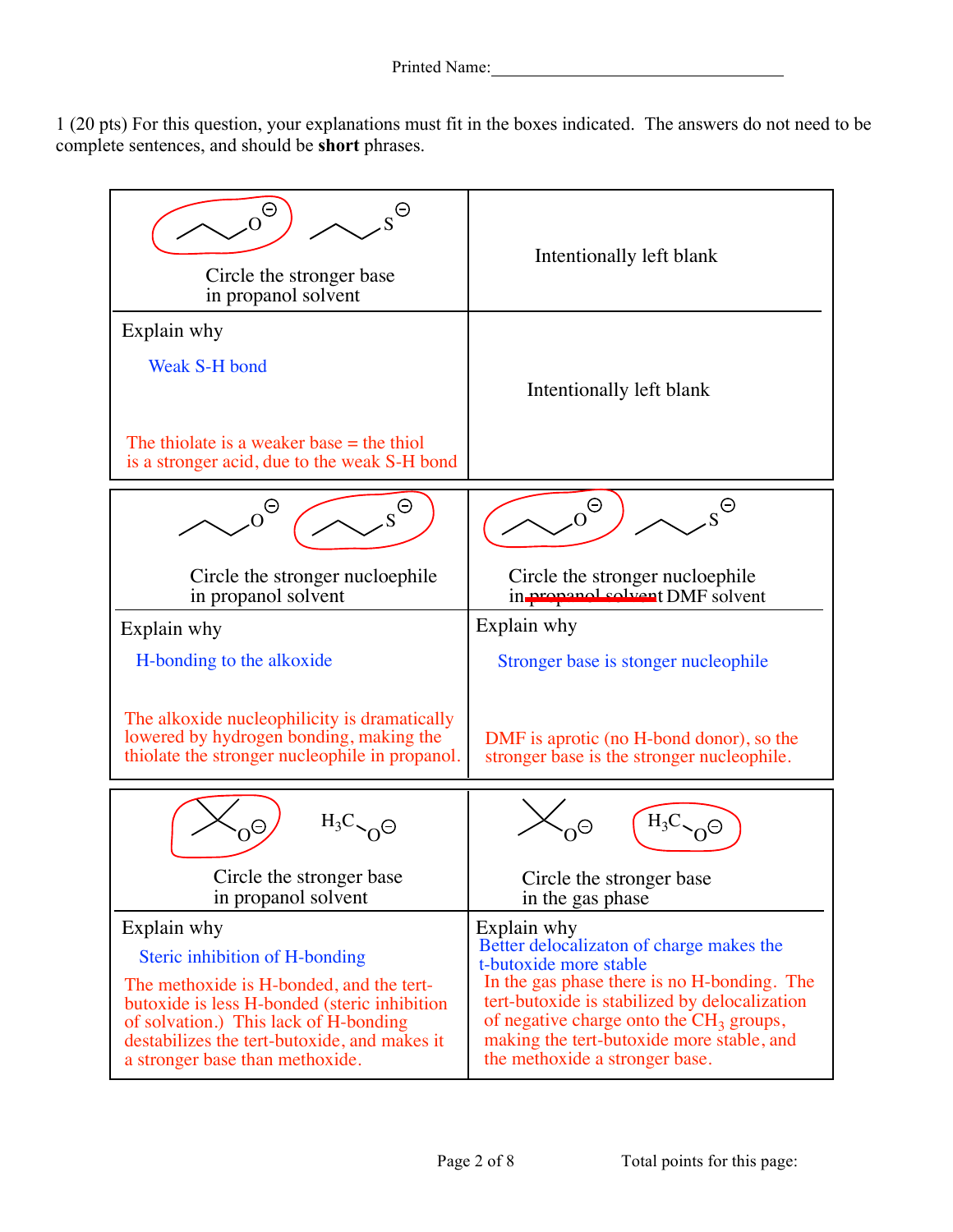2) (20 pts) Give the **single major product** for each of the following reactions, carefully showing stereochemistry using wedges and dashes if appropriate. If a racemate is formed, show only one enantiomer and label it "rac." Assume chiral starting materials are single pure enantiomers unless they are labeled "rac."

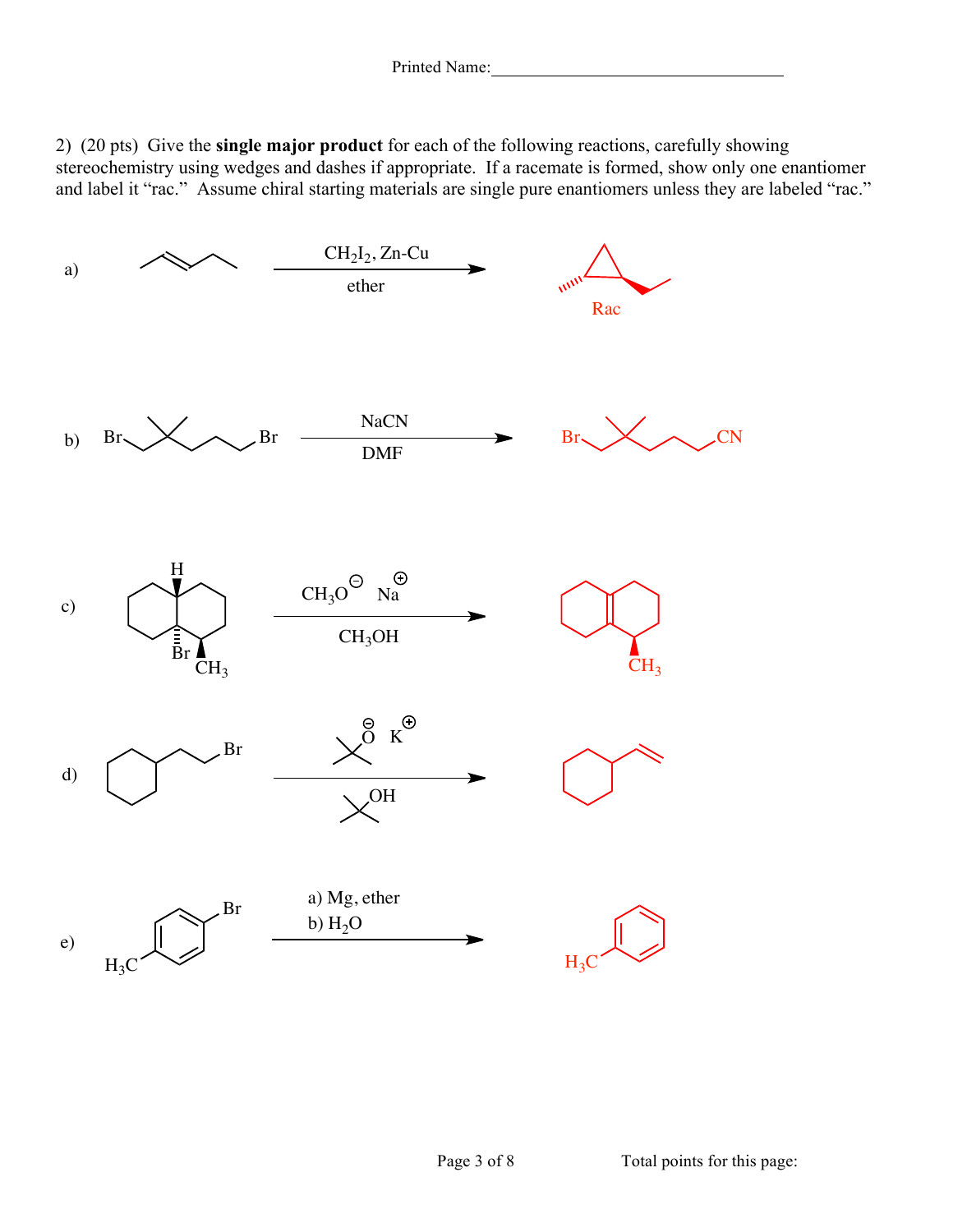3) (20 pts) Propose reagents for accomplishing each of the following transformations. For reactions involving sequential addition of reagents, label the two steps using letters. More than one actual step, with isolated products, may be required. Make your synthesis efficient (i.e. the target product should be the major product). Assume chiral starting materials and products are single pure enantiomers unless they are labeled "rac."

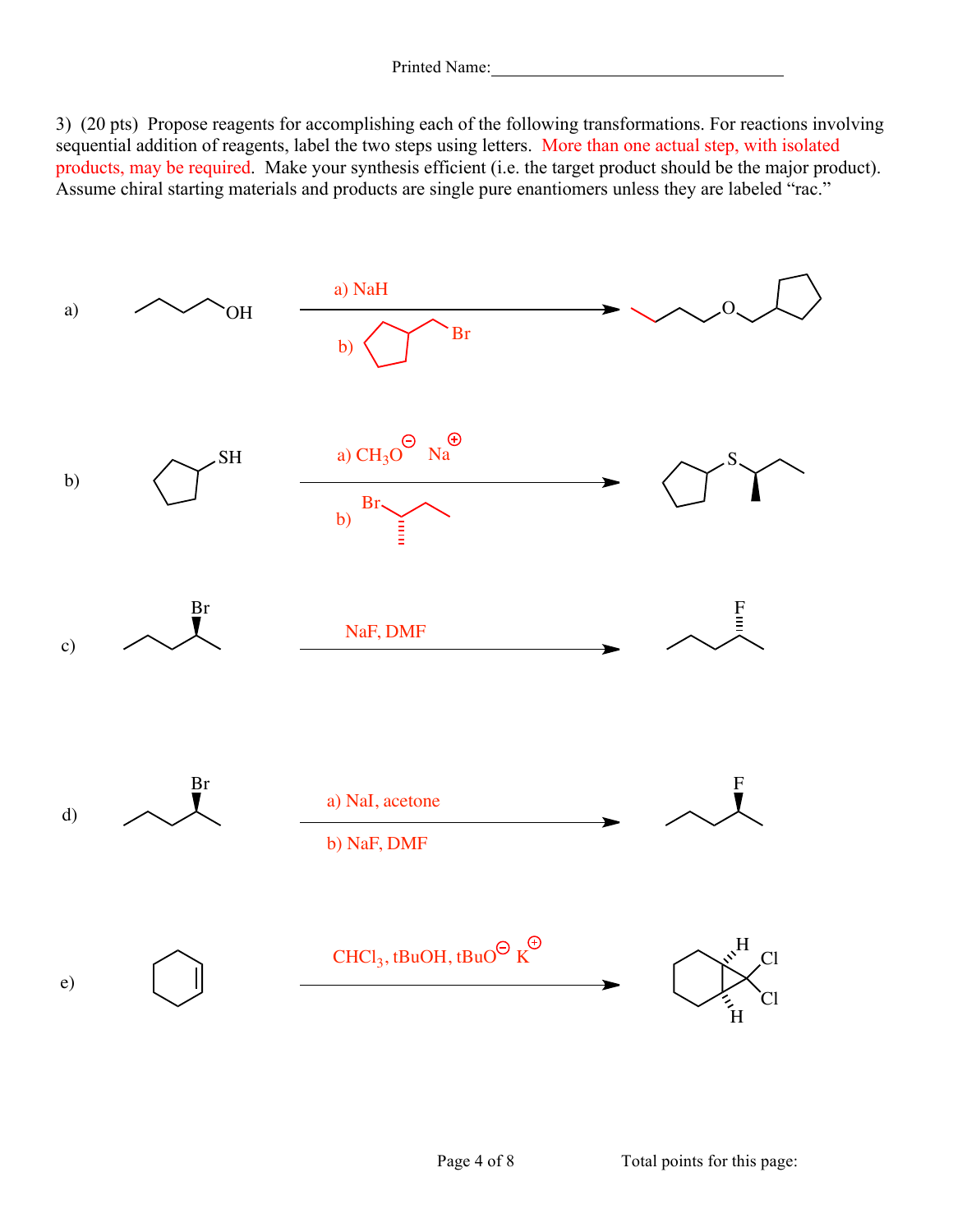



b) Carefully draw both flip-chair forms for compound **1** below. Please leave out the H atoms.



c) Indicate under the two chair structures the strain energy for each conformation in units of gauche butane interactions (GBs).

d) Circle the more stable conformation of the trimethylcyclohexane in part 4b. If the two conformations have the same strain energy, indicate they are the same.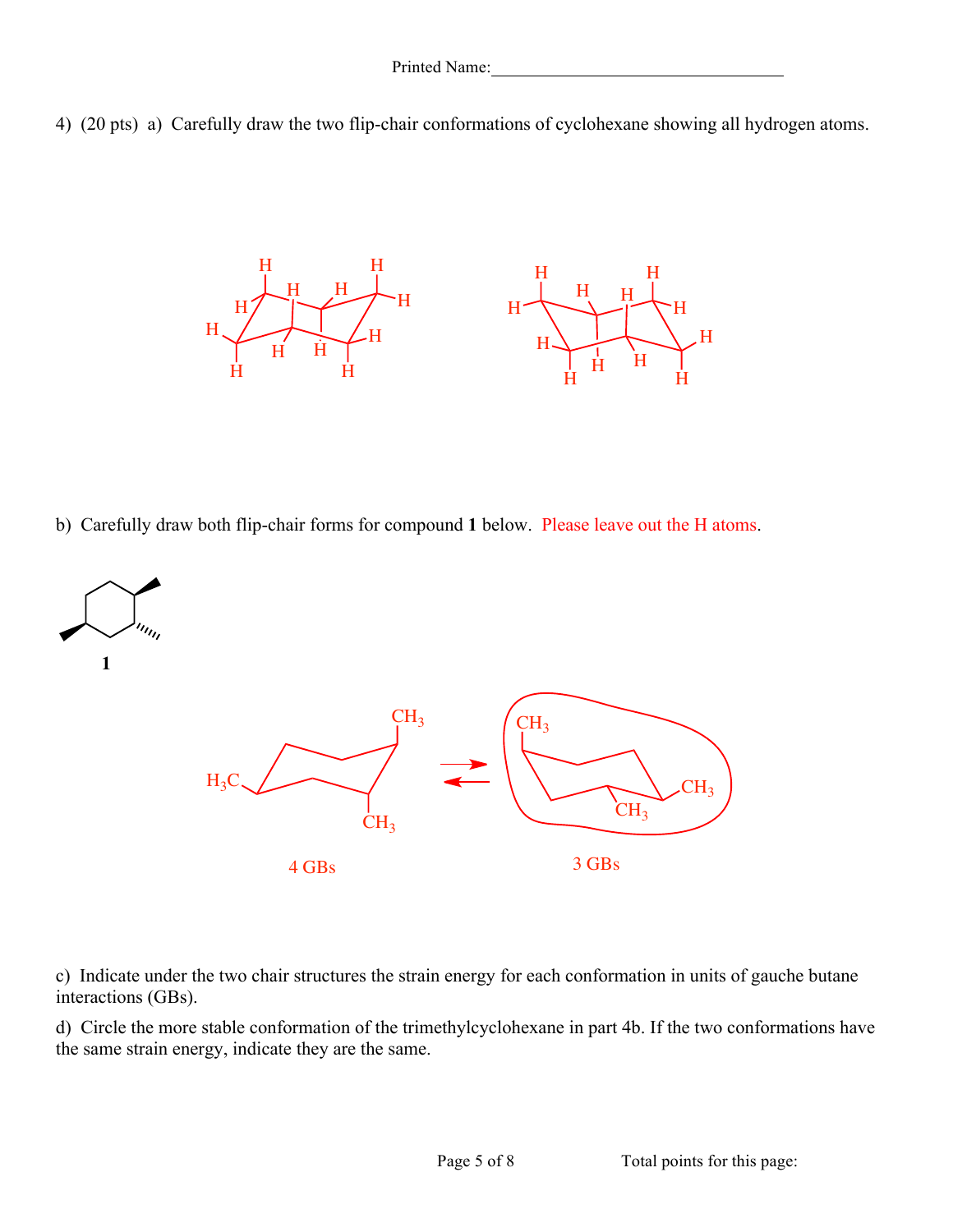## 4 – Continued

e) Carefully draw both flip-chair forms for compound **2** below. Please leave out the H atoms.



f) Indicate under the two chair structures the strain energy for each conformation in units of gauche butane interactions (GBs).

g) Circle the more stable conformation of the trimethylcyclohexane in part 4e. If the two conformations have the same strain energy, indicate they are the same.

h) Which compound is more stable, compound **1** or compound **2**? If the two compounds have equal strain energy, write "**1** and **2** have the same energy."

**1** and **2** have the same energy.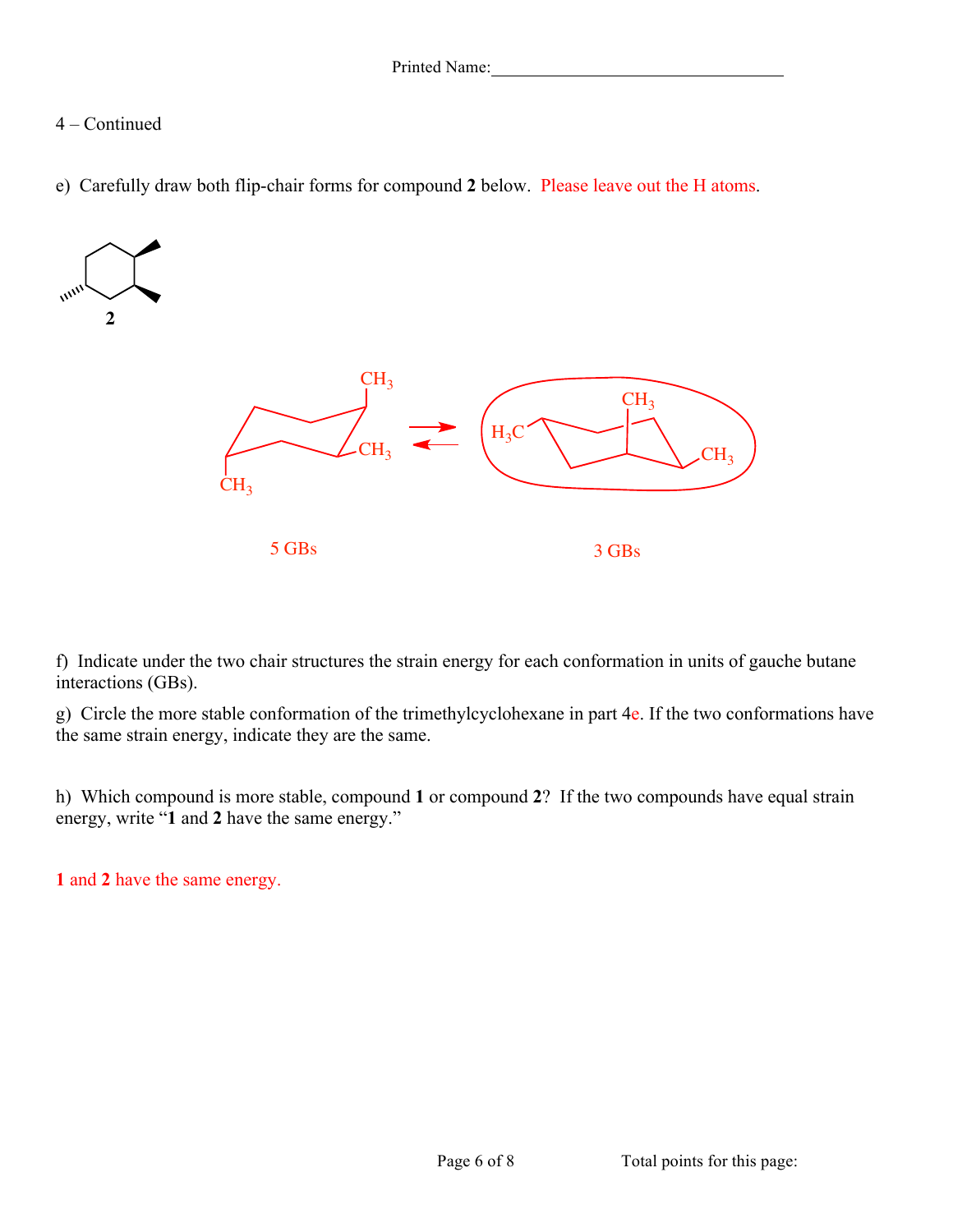5) (20 pts) a) Give the major product (compound **2)** for step a) in the two-step (sequential addition of reagents) conversion of (R)-2-bromobutane (**1**) into (S)-2-dimethylaminobutane (**3**).



b) Carefully draw the transition state of the reaction leading from **1** to **2**.